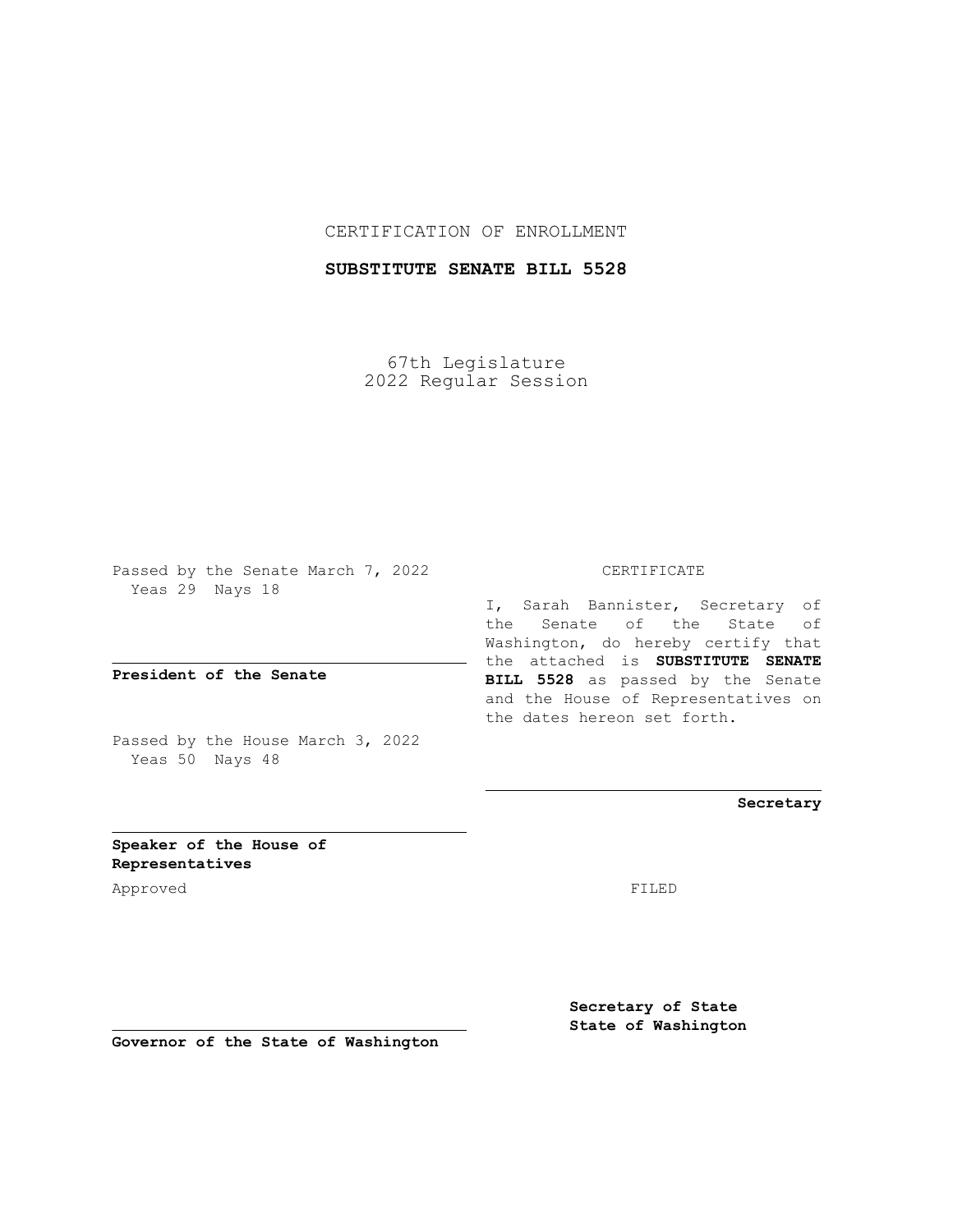### **SUBSTITUTE SENATE BILL 5528**

AS AMENDED BY THE HOUSE

Passed Legislature - 2022 Regular Session

# **State of Washington 67th Legislature 2022 Regular Session**

**By** Senate Transportation (originally sponsored by Senators Pedersen, Liias, and Hawkins)

READ FIRST TIME 02/07/22.

 AN ACT Relating to the imposition of supplemental revenue sources within a regional transit authority area to finance high capacity transportation improvements, serving that area; amending RCW 81.104.160, 81.104.015, 81.104.100, 81.104.110, 81.104.140, 81.104.180, and 81.104.190; and adding new sections to chapter 81.104 6 RCW.

BE IT ENACTED BY THE LEGISLATURE OF THE STATE OF WASHINGTON:

 NEW SECTION. **Sec. 1.** A new section is added to chapter 81.104 9 RCW to read as follows:

 (1) The board of a regional transit authority may establish one or more enhanced service zones within a portion of the boundaries of the authority in order to finance system improvements directly serving the respective enhanced service zone or zones. An enhanced service zone must lie entirely within the authority boundaries and must comprise no less than the entire portion of a city or town that lies within the authority boundaries. An enhanced service zone may also include one or more entire adjacent cities or towns and adjacent unincorporated areas, and must contain all or portions of one or more high capacity transportation projects included within an existing voter-approved regional transportation plan. There may also be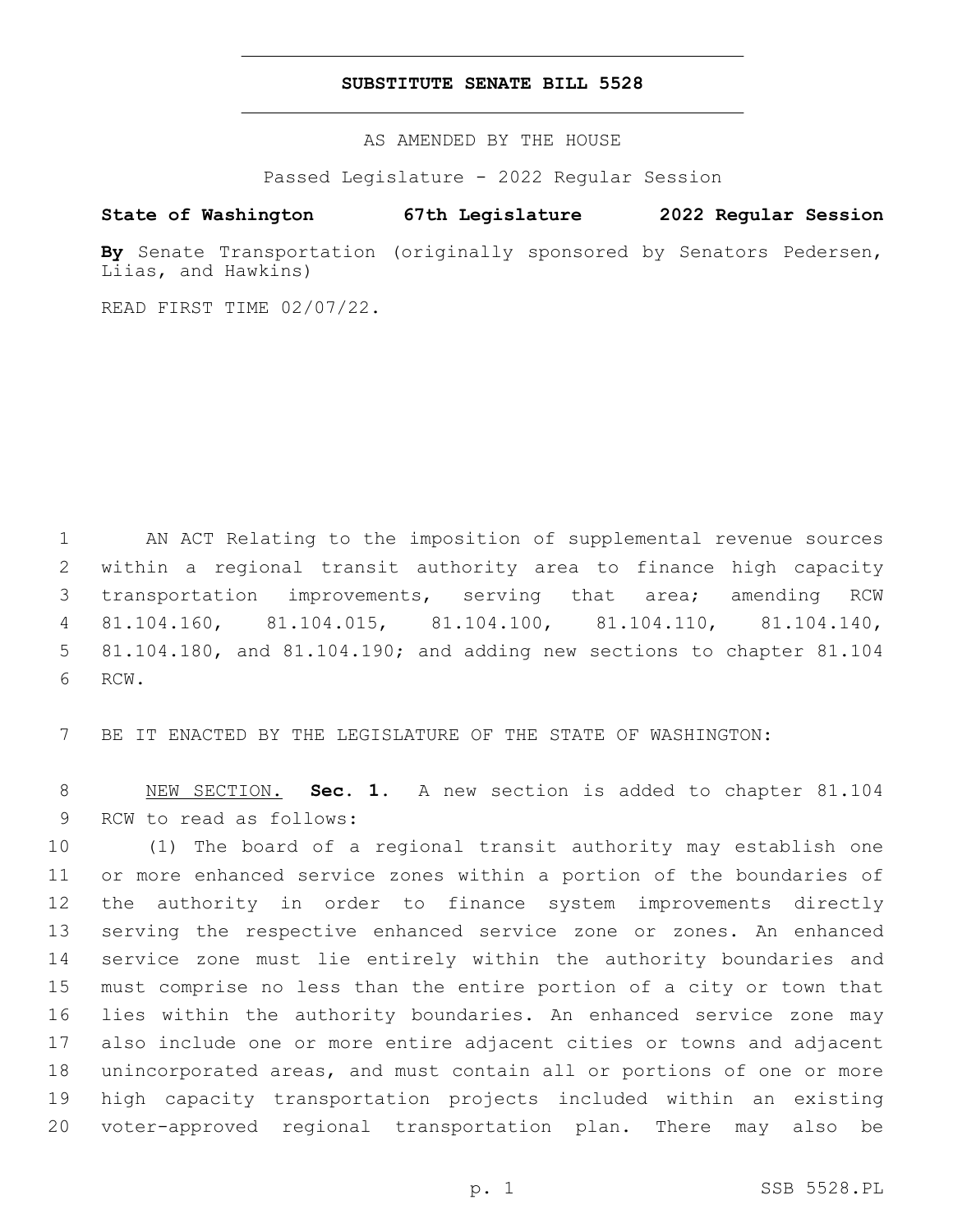multiple enhanced service zones encompassing the same city or town, 2 and adjacent unincorporated area.

 (2) Before an enhanced service zone may be established, it must first be recommended to the board of the regional transit authority by an advisory committee appointed by the regional transit authority board and composed of board members representing the subarea in which the proposed enhanced service zone is located. The advisory committee's recommendations must include proposed system improvements that benefit the enhanced service zone, to be financed by the excise taxes authorized in subsection (5) of this section, and constructed and operated by the regional transit authority. If the board establishes the recommended enhanced service zone, then the board must submit a ballot proposition to voters within the enhanced service zone at a general or special election for approval of the proposed system improvements and funding sources as provided in subsection (5) of this section. The funding sources may not be imposed without approval of a majority of the voters in the enhanced service zone voting on the proposition. The proposition must include a specific description of the proposed high capacity transportation system improvement or improvements, including speed, reliability, and 21 safety enhancements to the improvements, and the funding sources to be imposed within the enhanced service zone to raise revenue to fund the improvement or improvements. Design and construction of the system improvements approved by the voters of an enhanced service zone may not delay the estimated completion date of high capacity transportation system improvements contained in an existing voter- approved regional transit plan, by more than six months. A regional transit authority may not proceed with the construction of any system improvement or improvements financed by an enhanced service zone prior to providing a report regarding the engineering and financing of each such system improvement to the transportation committees of the legislature that confirms that the system improvement will not delay the estimated completion date of high capacity transportation system improvements contained in an existing voter-approved regional 35 transit plan by more than six months.

 (3) The ballot proposition authorized by subsection (2) of this 37 section may authorize improvements that are:

 (a) Enhancements to one or more high capacity transportation systems contained in an existing voter-approved regional transit plan. Enhancements include modifications to an existing system's

p. 2 SSB 5528.PL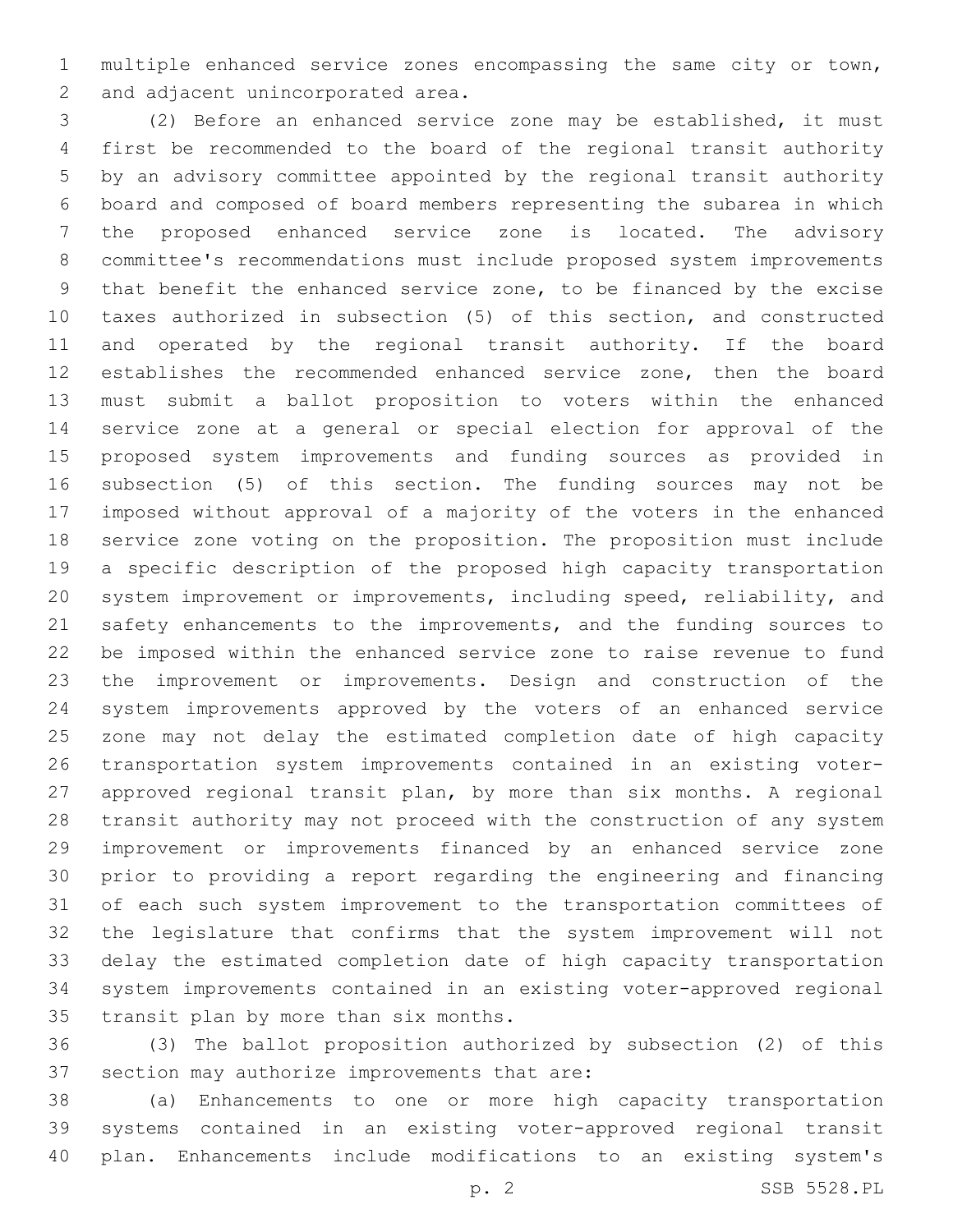facilities that improve performance characteristics such as speed, reliability, potential for future expansion, and safety or the completion date of the system but do not change the mode or route alignment of the system previously approved by voters, and improvements to service, such as reducing headway times or adding interim bus service;6

 (b) New rail improvements on alignments that are not contained in an existing voter-approved regional transit plan and connect to the 9 high capacity transportation system;

 (c) High capacity transportation system planning for future system expansion within the enhanced service zone; or

 (d) A combination of the improvements authorized by this 13 subsection.

 (4) Application of RCW 81.104.100 and 81.104.110 are suspended for any ballot proposition submitted to the voters of an enhanced service zone if the improvements only contain enhancements authorized 17 by subsection  $(3)$   $(a)$  and  $(c)$  of this section.

 (5) A regional transit authority may levy and collect within the boundaries of an enhanced service zone one or more of the following voter-approved local option funding sources to finance the proposed 21 improvements within the enhanced service zone:

 (a) A supplemental motor vehicle excise tax as provided in RCW 23 81.104.160(1)(b); and

(b) A commercial parking tax under section 3 of this act.

 (6) To the extent that system improvements include new fixed rail guideway components of the rail fixed guideway public transportation system within a city with a population of 500,000 or more, such guideway shall be in entirely exclusive rights-of-way and not contain any level traffic crossings with modes not part of the rail fixed 30 quideway public transportation system.

 (7) "System improvement or improvements," as used in this section, means additions to or alterations of a high capacity transportation system or rail fixed guideway public transportation 34 system as both are defined in RCW 81.104.015.

 **Sec. 2.** RCW 81.104.160 and 2015 3rd sp.s. c 44 s 319 are each 36 amended to read as follows:

 (1)(a) Regional transit authorities that include a county with a 38 population of more than ((one million five hundred thousand)) 1,500,000 may submit an authorizing proposition to the voters, and if

p. 3 SSB 5528.PL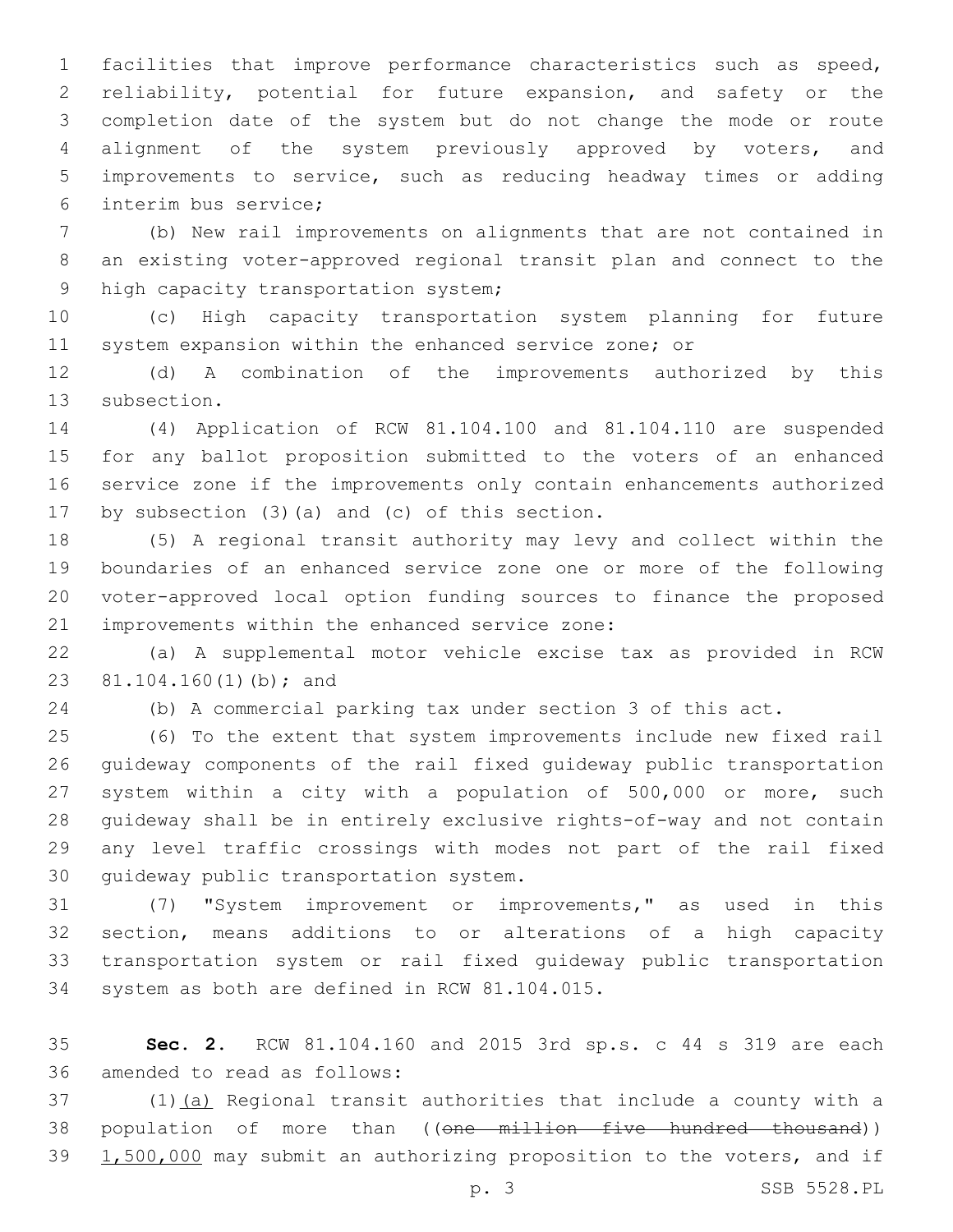approved, may levy and collect an excise tax, at a rate approved by the voters, but not exceeding eight-tenths of one percent on the value, under chapter 82.44 RCW, of every motor vehicle owned by a resident of the taxing district, solely for the purpose of providing 5 high capacity transportation service.

 (b) In addition to the authority provided in (a) of this subsection, regional transit authorities described in (a) of this subsection may submit an authorizing proposition to the voters within the boundaries of an enhanced service zone described in section 1 of 10 this act, and if approved, may levy and collect a supplemental excise 11 tax within the enhanced service zone, at a rate approved by the 12 voters, but not exceeding one and one-half percent on the value, 13 under chapter 82.44 RCW, of every motor vehicle owned by a resident 14 of the enhanced service zone, solely to raise revenue to fund the 15 improvement or improvements described in section 1 of this act.

16 (c) The maximum tax ((rate)) rates under this subsection ((does)) 17 (1) do not include a motor vehicle excise tax approved before July 15, 2015, if the tax will terminate on the date bond debt to which 19 the tax is pledged is repaid. ((This tax does)) The taxes under this subsection (1) do not apply to vehicles licensed under RCW 46.16A.455 21 except vehicles with an unladen weight of ((six thousand)) 6,000 pounds or less, RCW 46.16A.425 or 46.17.335(2). Notwithstanding any 23 other provision of this subsection (1) or chapter 82.44 RCW, a motor vehicle excise tax imposed by a regional transit authority before or after July 15, 2015, must comply with chapter 82.44 RCW as it existed on January 1, 1996, until December 31st of the year in which the regional transit authority repays bond debt to which a motor vehicle excise tax was pledged before July 15, 2015. Motor vehicle taxes collected by regional transit authorities after December 31st of the year in which a regional transit authority repays bond debt to which a motor vehicle excise tax was pledged before July 15, 2015, must comply with chapter 82.44 RCW as it existed on the date the tax was 33 approved by voters.

 (2) An agency and high capacity transportation corridor area may impose a sales and use tax solely for the purpose of providing high capacity transportation service, in addition to the tax authorized by RCW 82.14.030, upon retail car rentals within the applicable jurisdiction that are taxable by the state under chapters 82.08 and 82.12 RCW. The rate of tax may not exceed 2.172 percent. The rate of tax imposed under this subsection must bear the same ratio of the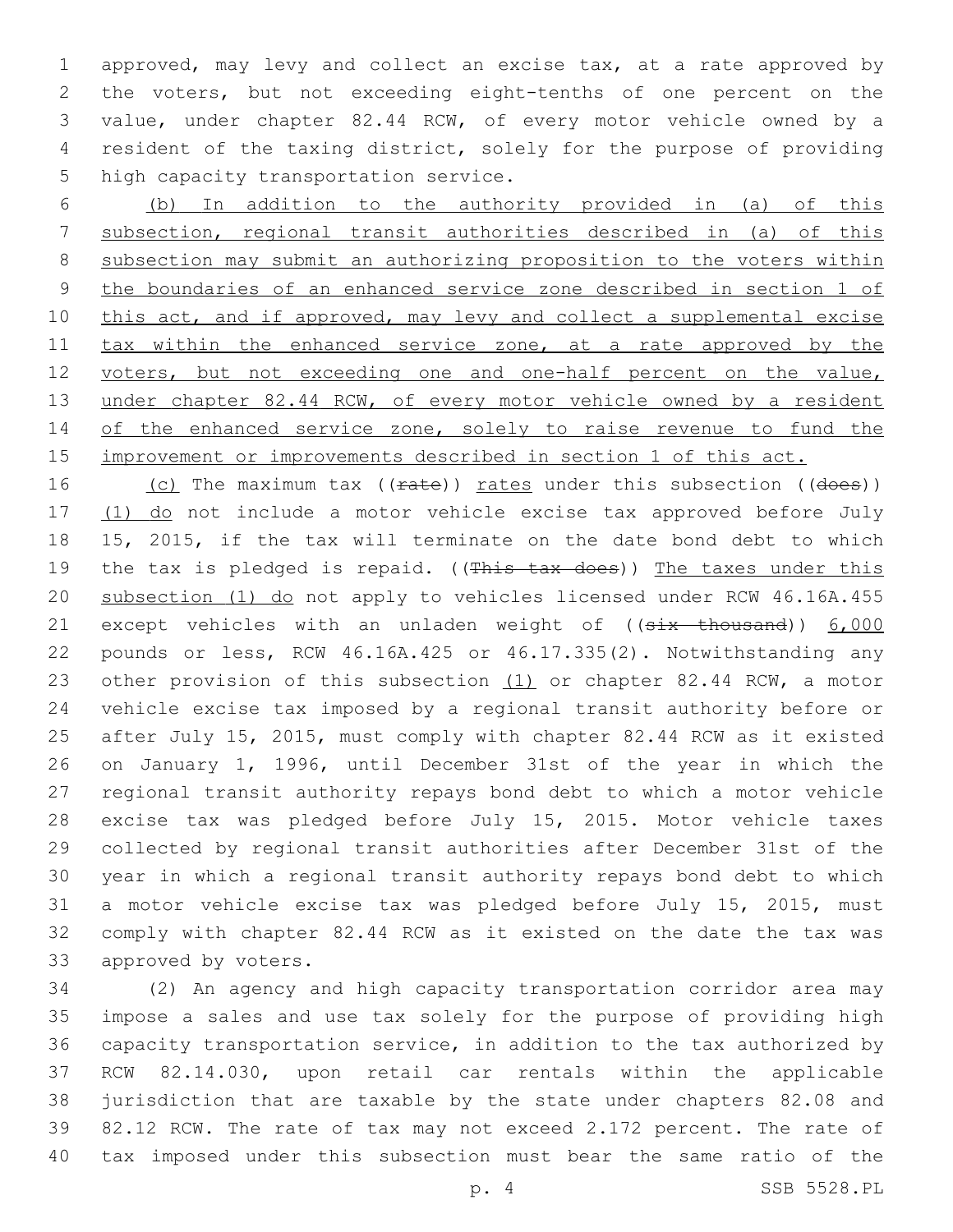2.172 percent authorized that the rate imposed under subsection (1) of this section bears to the rate authorized under subsection (1) of this section. The base of the tax is the selling price in the case of a sales tax or the rental value of the vehicle used in the case of a 5 use tax.

 (3) Any motor vehicle excise tax previously imposed under the 7 provisions of  $((R $\text{CW } 81.104.160(1))$ )$  subsection (1)(a) of this section shall be repealed, terminated, and expire on December 5, 2002, except for a motor vehicle excise tax for which revenues have been contractually pledged to repay a bonded debt issued before December 5, 2002, as determined by *Pierce County et al. v. State*, 159 Wn.2d 16, 148 P.3d 1002 (2006). In the case of bonds that were previously issued, the motor vehicle excise tax must comply with chapter 82.44 14 RCW as it existed on January 1, 1996.

 (4) If a regional transit authority imposes the tax authorized under subsection (1) of this section, the authority may not receive any state grant funds provided in an omnibus transportation appropriations act except transit coordination grants created in 19 chapter 11, Laws of 2015 3rd sp. sess.

 NEW SECTION. **Sec. 3.** A new section is added to chapter 81.104 21 RCW to read as follows:

 (1) Subject to the conditions of this section, a regional transit authority may submit an authorizing proposition to the voters within the boundaries of an enhanced service zone described in section 1 of this act, and if approved, may fix and impose a parking tax on all persons engaged in a commercial parking business within the enhanced 27 service zone.

 (2) In lieu of the tax in subsection (1) of this section, a regional transit authority may submit an authorizing proposition to the voters within the boundaries of an enhanced service zone described in section 1 of this act, and if approved, may fix and impose a tax for the act or privilege of parking a motor vehicle in a facility operated by a commercial parking business within the 34 enhanced service zone.

The regional transit authority may provide that:

 (a) The tax is paid by the operator or owner of the motor 37 vehicle;

 (b) The tax applies to all parking for which a fee is paid, whether paid directly or indirectly through a lease, including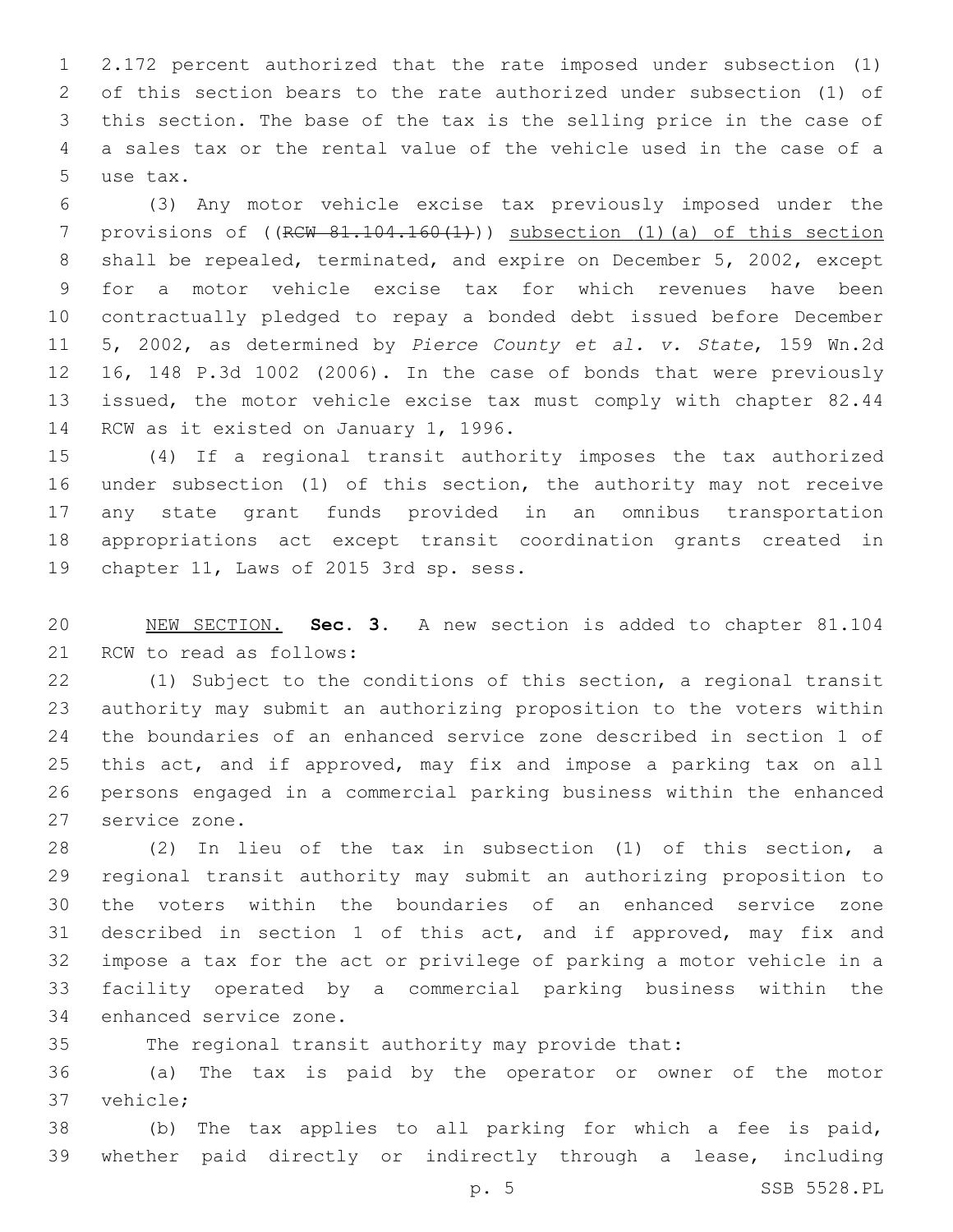parking supplied with a lease of nonresidential space, but the tax does not apply when an exclusive and individual residential parking stall is provided as an inseverable condition of a residential lease agreement for the duration of that lease agreement, or is charged separately from the residential rent payment, as long as the parking stall is in the same residential building in which the lessee 7 resides;

 (c) The tax is collected by the operator of the facility and 9 remitted to the regional transit authority;

 (d) The tax is a fee per vehicle or is measured by the parking 11 charge;

 (e) The tax rate varies with zoning or location of the facility, 13 the duration of the parking, the time of entry or exit, the type or use of the vehicle, or other reasonable factors; or

 (f) Carpools, vehicles with a disabled parking placard, or 16 government vehicles are exempt from the tax.

 (3) "Commercial parking business," as used in this section, means the ownership, lease, operation, or management of a commercial parking lot in which fees are charged, except that "commercial parking business" does not mean lease of parking in a residential building provided as an exclusive and inseverable condition of a residential lease agreement for the duration of that lease agreement. "Commercial parking lot" means a covered or uncovered area with 24 stalls for the purpose of parking motor vehicles.

 (4) The rate of the tax under subsection (1) of this section may be based either upon gross proceeds or the number of vehicle stalls available for commercial parking use. The rates charged must be uniform for the same class or type of commercial parking business.

 (5) The regional transit authority levying the tax provided for in subsection (1) or (2) of this section may provide for its payment on a monthly, quarterly, or annual basis. A regional transit authority may develop by ordinance or resolution rules for administering the tax, including provisions for reporting by commercial parking businesses, collection, and enforcement.

 (6) The proceeds of the commercial parking tax fixed and imposed by a regional transit authority under subsection (1) or (2) of this section must be used to raise revenue to fund the improvement or 38 improvements described in section 1 of this act.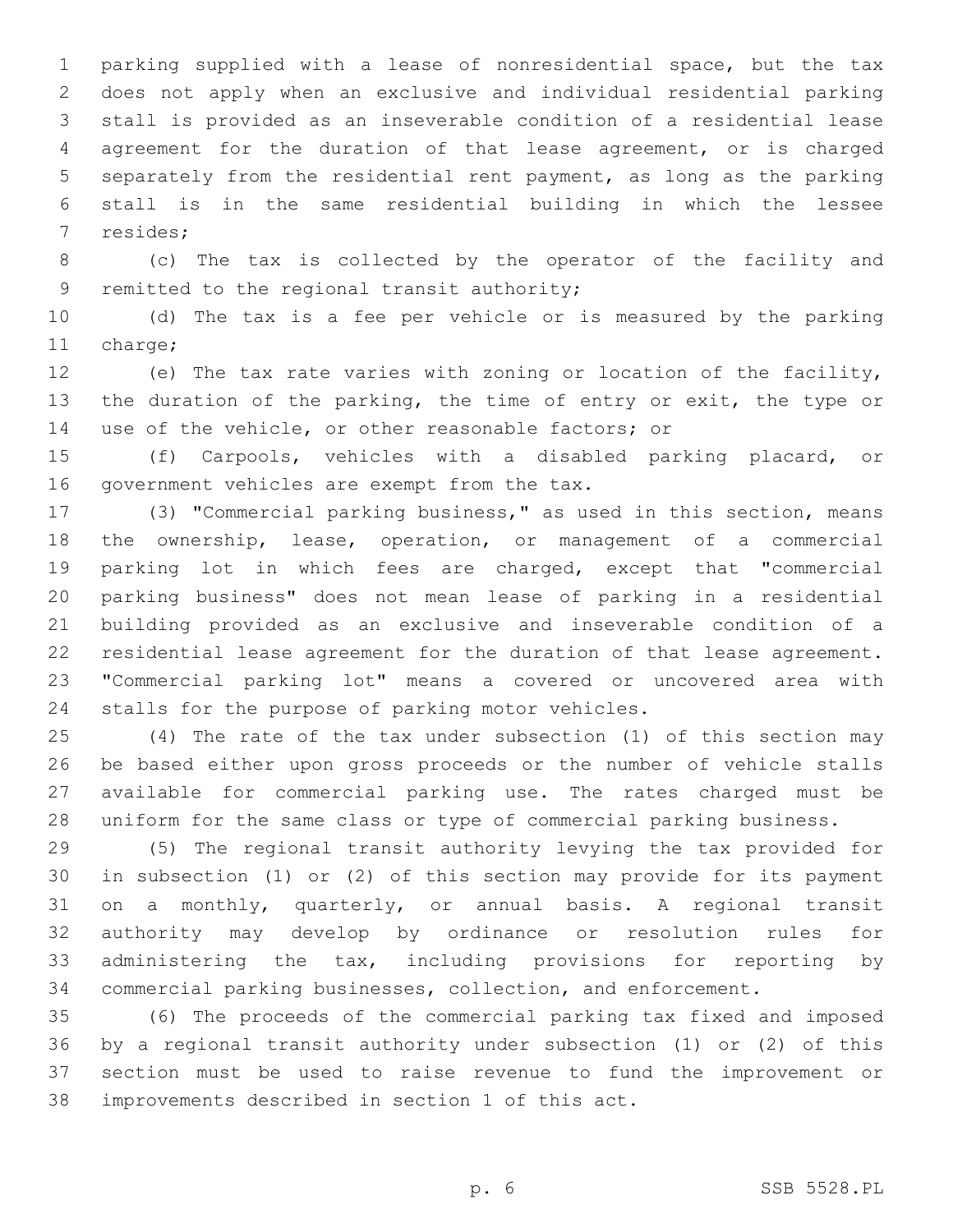**Sec. 4.** RCW 81.104.015 and 2016 c 33 s 7 are each amended to 2 read as follows:

 Unless the context clearly requires otherwise, the definitions in 4 this section apply throughout this chapter.

 (1) "Enhanced service zone" means an area within a regional transit authority district created pursuant to section 1 of this act.

 (2) "High capacity transportation corridor area" means a quasi- municipal corporation and independent taxing authority within the meaning of Article VII, section 1 of the state Constitution, and a taxing district within the meaning of Article VII, section 2 of the state Constitution, created by a transit agency governing body.

 $((+2))$   $(3)$  "High capacity transportation system" means a system of public transportation services within an urbanized region operating principally on exclusive rights-of-way, and the supporting services and facilities necessary to implement such a system, including interim express services and high occupancy vehicle lanes, which taken as a whole, provides a substantially higher level of 18 passenger capacity, speed, and service frequency than traditional public transportation systems operating principally in general 20 purpose roadways.

21 (((3))) (4) "Rail fixed guideway public transportation system" means a rail fixed guideway system, but does not include a system that is not public transportation, such as seasonal, tourist, or 24 intraterminal service.

 $((44))$   $(5)$  "Rail fixed quideway system" means a light, heavy, or rapid rail system, monorail, inclined plane, funicular, trolley, or other fixed rail guideway component of a high capacity transportation system that is not regulated by the federal railroad administration, or its successor. "Rail fixed guideway system" does not mean elevators, moving sidewalks or stairs, and vehicles suspended from aerial cables, unless they are an integral component of a station 32 served by a rail fixed guideway system.

33 (((+5))) (6) "Regional transit system" means a high capacity transportation system under the jurisdiction of one or more transit agencies except where a regional transit authority created under chapter 81.112 RCW exists, in which case "regional transit system" means the high capacity transportation system under the jurisdiction 38 of a regional transit authority.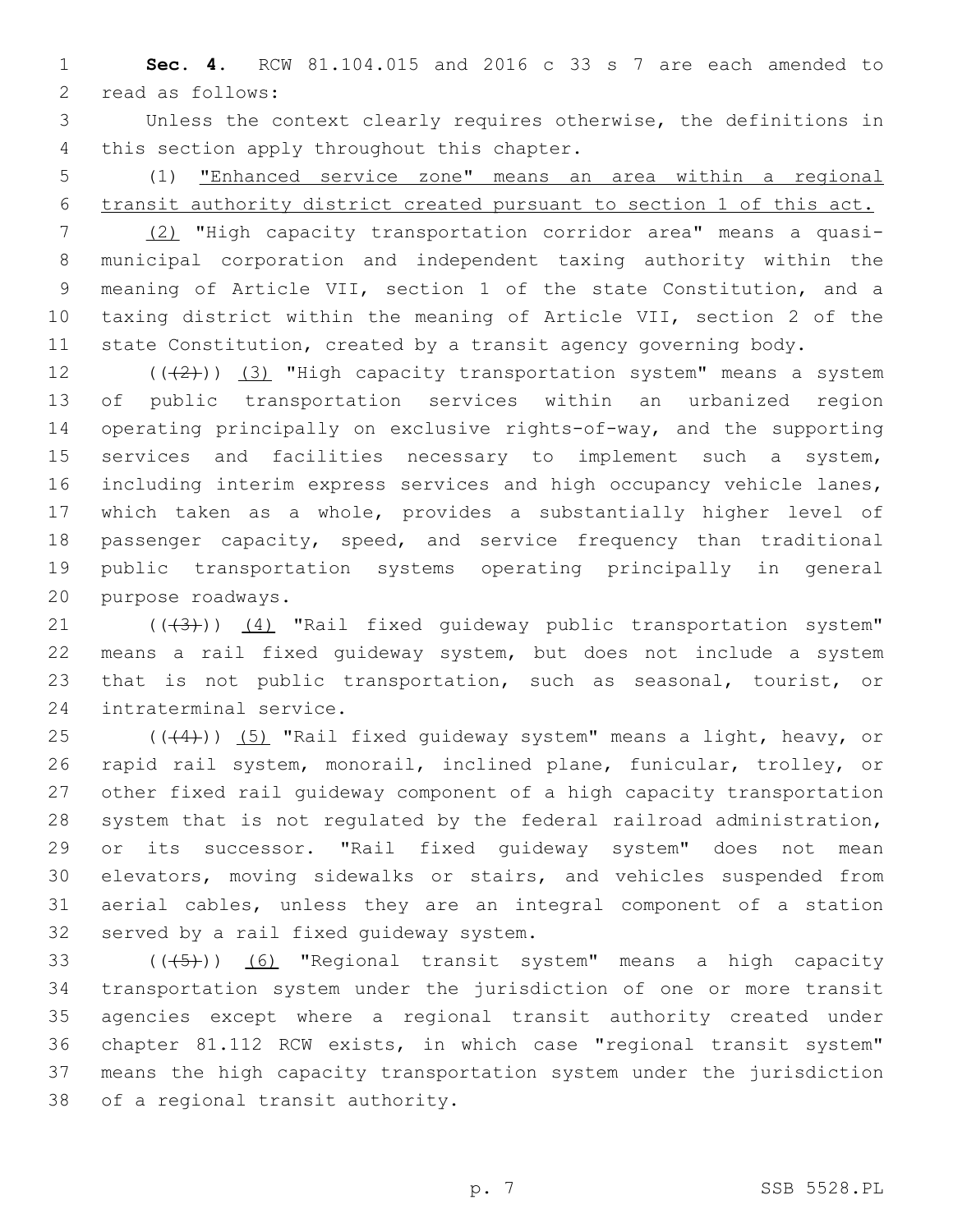1 (((6))) (7) "Transit agency" means city-owned transit systems, county transportation authorities, metropolitan municipal corporations, and public transportation benefit areas.

 **Sec. 5.** RCW 81.104.100 and 2011 c 127 s 1 are each amended to 5 read as follows:

 To assure development of an effective high capacity transportation system, local authorities shall follow the following planning process only if their system plan includes a rail fixed guideway system component or a bus rapid transit component that is 10 planned by a regional transit authority:

 (1) Regional, multimodal transportation planning is the ongoing urban transportation planning process conducted in each urbanized area by its regional transportation planning organization. During this process, regional transportation goals are identified, travel patterns are analyzed, and future land use and travel are projected. The process provides a comprehensive view of the region's transportation needs but does not select specified modes to serve those needs. The process shall identify a priority corridor or corridors for further study of high capacity transportation facilities if it is deemed feasible by local officials.

 (2) High capacity transportation system planning is the detailed evaluation of a range of high capacity transportation system options, including: Do nothing, low capital, and ranges of higher capital facilities. To the extent possible this evaluation shall take into account the urban mass transportation administration's requirements 26 identified in subsection (3) of this section.

 High capacity transportation system planning shall proceed as 28 follows:

 (a) Organization and management. The responsible local transit agency or agencies shall define roles for various local agencies, review background information, provide for public involvement, and develop a detailed work plan for the system planning process.

 (b) Development of options. Options to be studied shall be developed to ensure an appropriate range of technologies and service policies can be evaluated. A do-nothing option and a low capital option that maximizes the current system shall be developed. Several higher capital options that consider a range of capital expenditures for several candidate technologies shall be developed.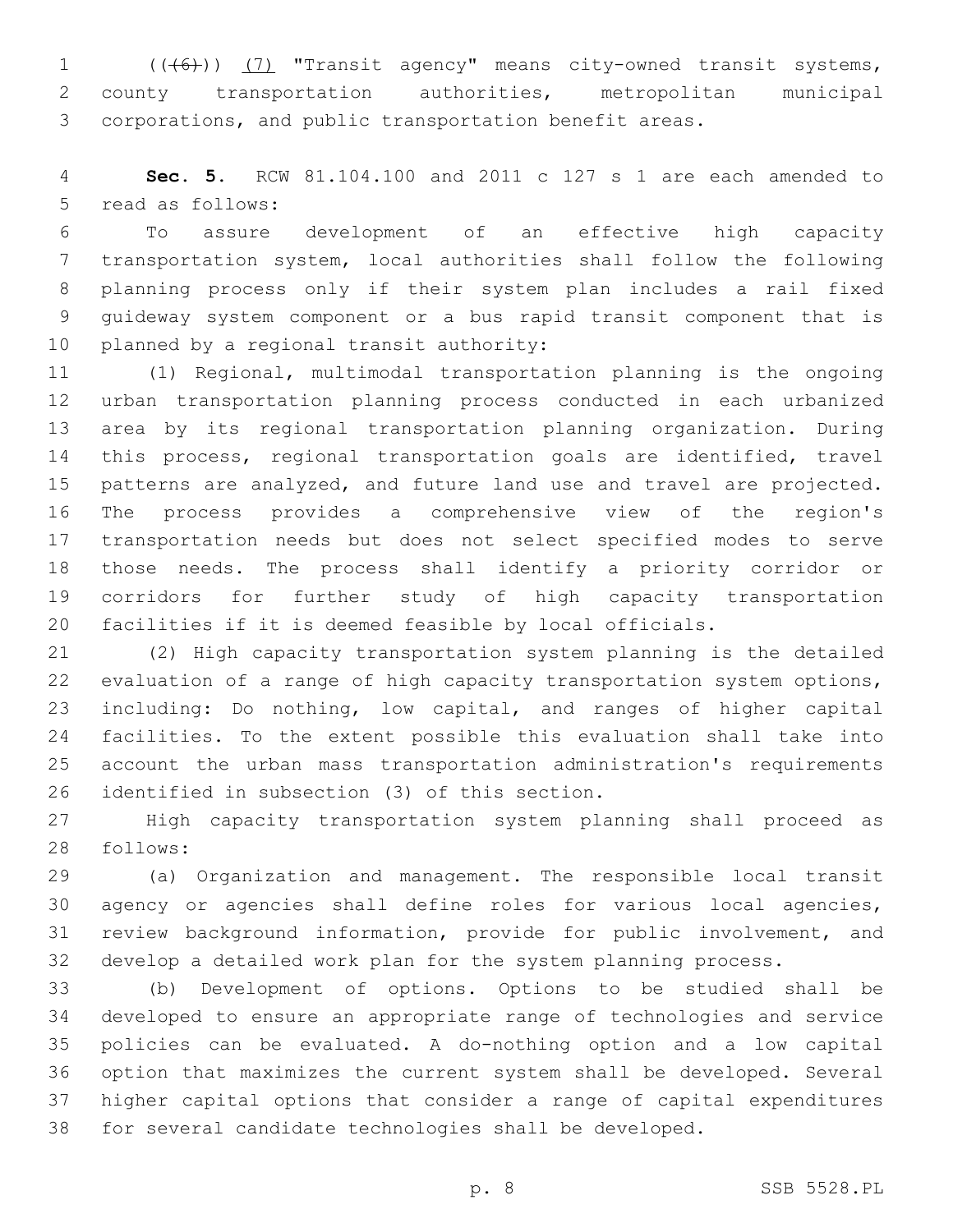(c) Analysis methods. The local transit agency shall develop reports describing the analysis and assumptions for the estimation of capital costs, operating and maintenance costs, methods for travel forecasting, a financial plan and an evaluation methodology.

 (d) The system plan submitted to the voters pursuant to RCW 81.104.140 shall address, but is not limited to the following issues:

 (i) Identification of level and types of high capacity 8 transportation services to be provided;

(ii) A plan of high occupancy vehicle lanes to be constructed;

 (iii) Identification of route alignments and station locations with sufficient specificity to permit calculation of costs, 12 ridership, and system impacts;

 (iv) Performance characteristics of technologies in the system 14 plan;

15 (v) Patronage forecasts;

 (vi) A financing plan describing: Phasing of investments; capital 17 and operating costs and expected revenues; cost-effectiveness represented by a total cost per system rider and new rider estimate; estimated ridership and the cost of service for each individual high capacity line; and identification of the operating revenue to 21 operating expense ratio.

 The financing plan shall specifically differentiate the proposed use of funds between high capacity transportation facilities and 24 services, and high occupancy vehicle facilities;

 (vii) Description of the relationship between the high capacity transportation system plan and adopted land use plans;

 (viii) An assessment of social, economic, and environmental 28 impacts; and

 (ix) Mobility characteristics of the system presented, including but not limited to: Qualitative description of system/service philosophy and impacts; qualitative system reliability; travel time and number of transfers between selected residential, employment, and 33 activity centers; and system and activity center mode splits.

 (3) High capacity transportation project planning is the detailed identification of alignments, station locations, equipment and systems, construction schedules, environmental effects, and costs. High capacity transportation project planning shall proceed as follows: The local transit agency shall analyze and produce information needed for the preparation of environmental impact statements. The impact statements shall address the impact that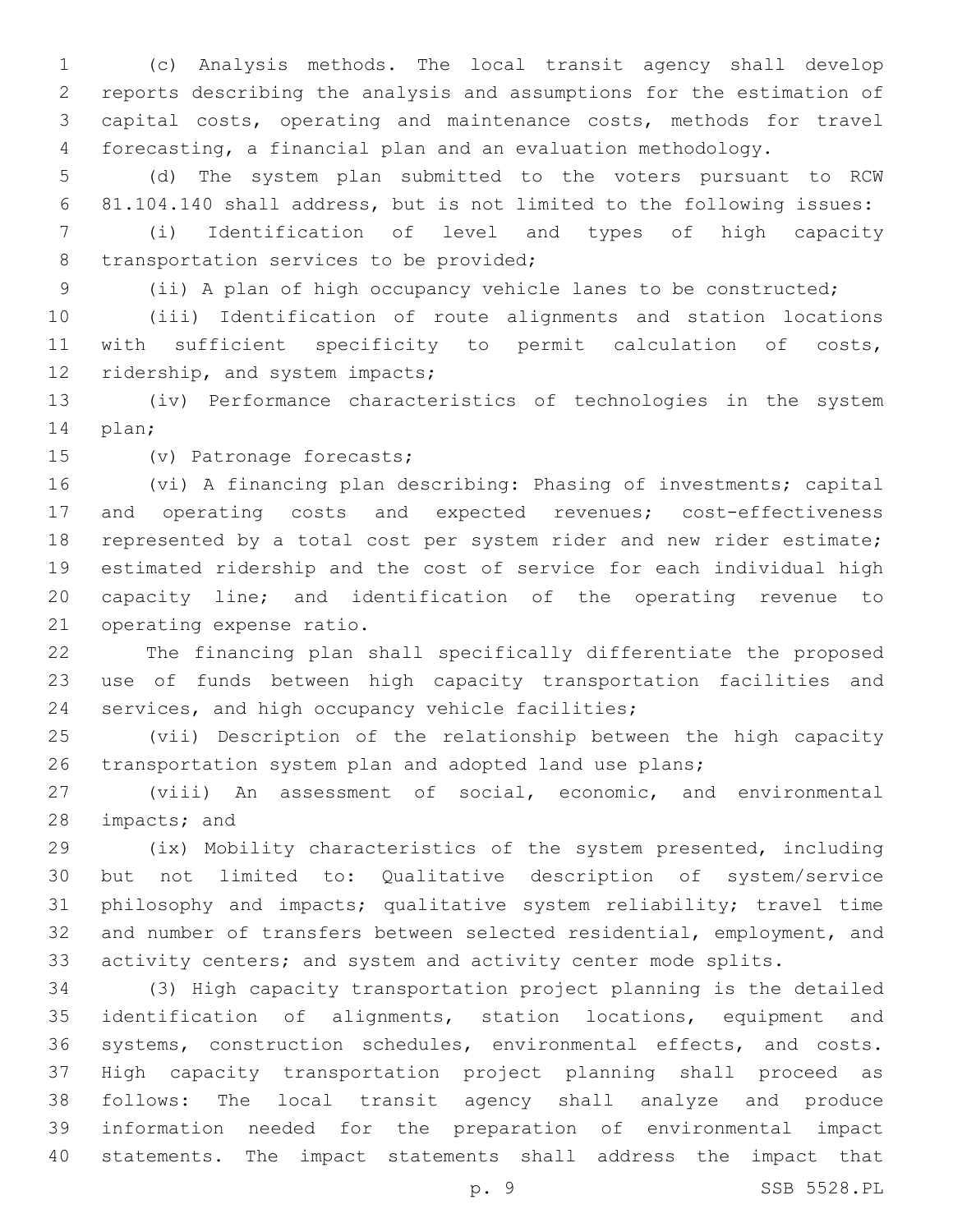development of such a system will have on abutting or nearby property owners. The process of identification of alignments and station locations shall include notification of affected property owners by normal legal publication. At minimum, such notification shall include notice on the same day for at least three weeks in at least two newspapers of general circulation in the county where such project is proposed. Special notice of hearings by the conspicuous posting of notice, in a manner designed to attract public attention, in the vicinity of areas identified for station locations or transfer sites 10 shall also be provided.

11 In order to increase the likelihood of future federal funding, the project planning processes shall follow the urban mass transportation administration's requirements as described in "Procedures and Technical Methods for Transit Project Planning", 15 published by the United States department of transportation, urban mass transportation administration, September 1986, or the most recent edition. Nothing in this subsection shall be construed to preclude detailed evaluation of more than one corridor in the 19 planning process.

 The department of transportation shall provide system and project planning review and monitoring in cooperation with the expert review panel identified in RCW 81.104.110. In addition, the local transit agency shall maintain a continuous public involvement program and 24 seek involvement of other government agencies.

 (4) This section does not apply to a ballot proposition submitted to voters of an enhanced service zone authorized in section 1(3) (a) 27 and (c) of this act.

 **Sec. 6.** RCW 81.104.110 and 2011 c 127 s 2 are each amended to 29 read as follows:

 (1) The legislature recognizes that the planning processes described in RCW 81.104.100 provide a recognized framework for guiding high capacity transportation studies. However, the process cannot guarantee appropriate decisions unless key study assumptions 34 are reasonable.

 (2) To assure appropriate system plan assumptions and to provide for review of system plan results, an expert review panel shall be appointed to provide independent technical review for development of 38 any system plan which: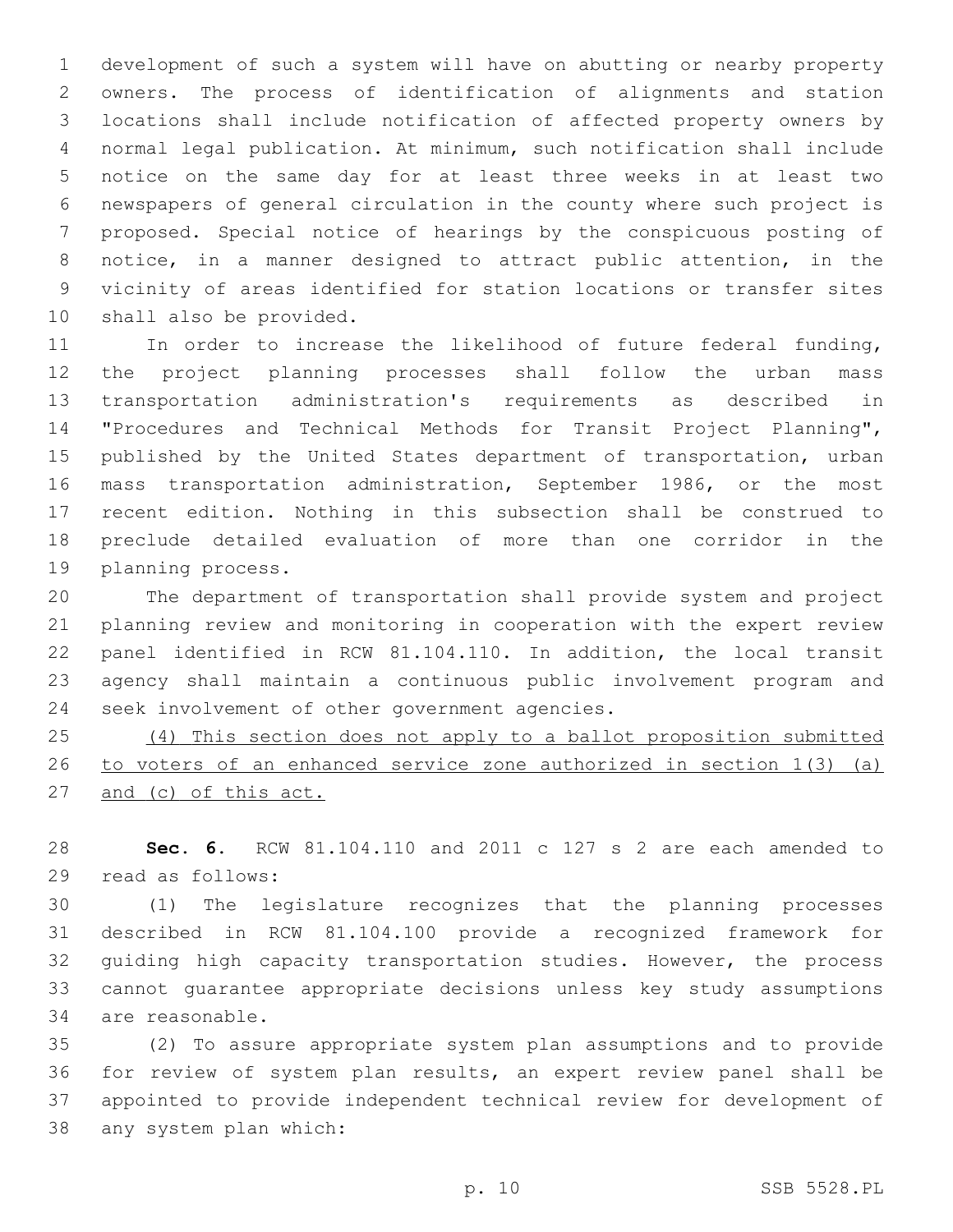(a) Is to be funded in whole or in part by the imposition of any voter-approved local option funding sources enumerated in RCW 3 81.104.140; and

 (b) Includes a rail fixed guideway system component or a bus rapid transit component that is planned by a regional transit authority.6

7 (3) The expert review panel shall consist of five to ((ten)) 10 members who are recognized experts in relevant fields, such as transit operations, planning, emerging transportation technologies, 10 engineering, finance, law, the environment, geography, economics, and 11 political science.

 (4) The expert review panel shall be selected cooperatively by the chairs of the senate and house transportation committees, the secretary of the department of transportation, and the governor to assure a balance of disciplines. In the case of counties adjoining another state or Canadian province the expert review panel membership shall be selected cooperatively with representatives of the adjoining 18 state or Canadian province.

 (5) The chair of the expert review panel shall be designated by 20 the appointing authorities.

 (6) The expert review panel shall serve without compensation but shall be reimbursed for expenses according to RCW 43.03.050 and 43.03.060. Reimbursement shall be paid from within the existing resources of the local authority planning under this chapter.

 (7) The panel shall carry out the duties set forth in subsections (8) and (9) of this section until the date on which an election is held to consider the high capacity transportation system and 28 financing plans.

 (8) The expert panel shall review all reports required in RCW 81.104.100(2) and shall concentrate on service modes and concepts, 31 costs, patronage and financing evaluations.

 (9) The expert panel shall provide timely reviews and comments on individual reports and study conclusions to the department of transportation, the regional transportation planning organization, the joint regional policy committee, and the submitting lead transit agency. In the case of counties adjoining another state or Canadian province, the expert review panel shall provide its reviews, comments, and conclusions to the representatives of the adjoining 39 state or Canadian province.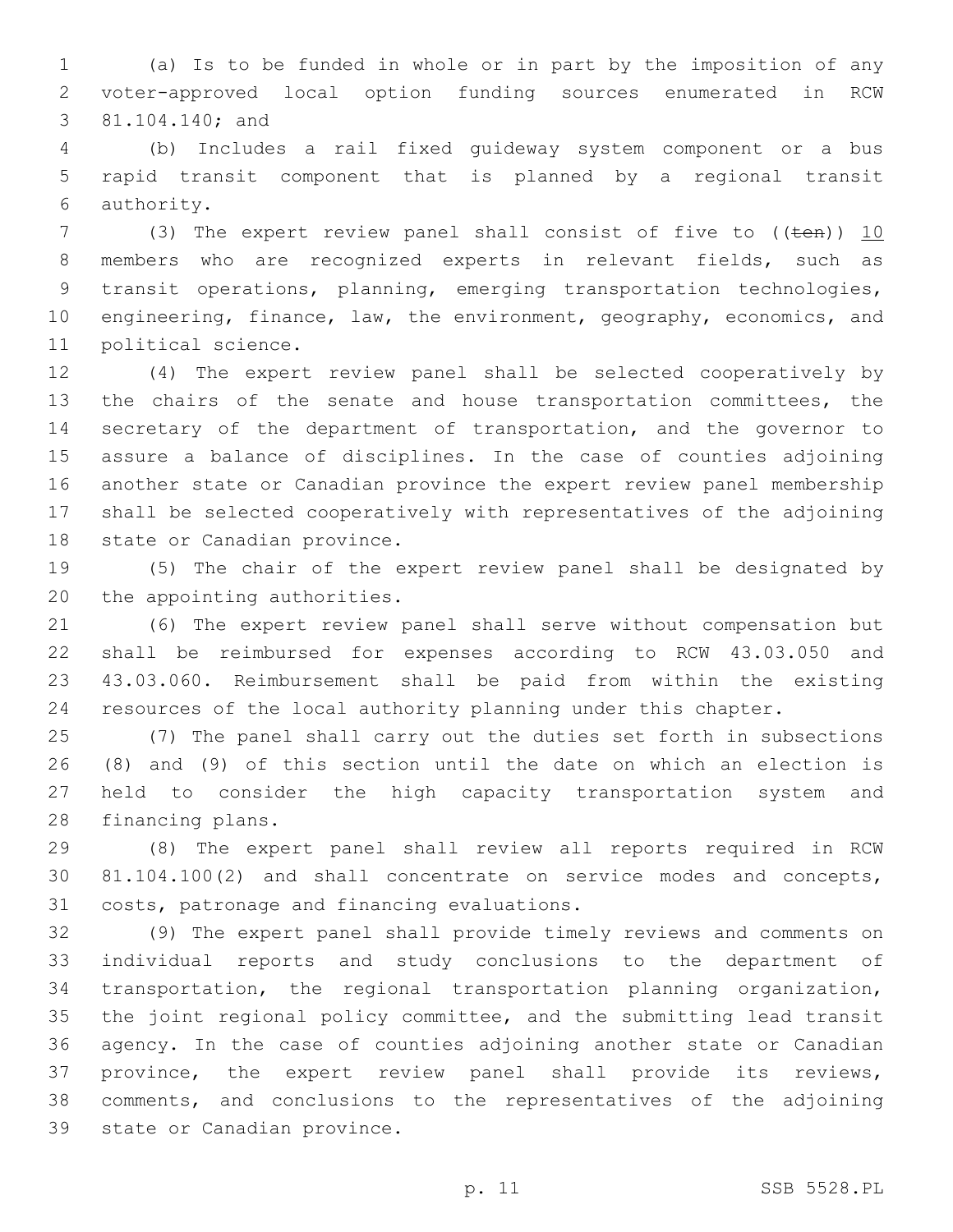(10) The local authority planning under this chapter shall contract for consulting services for expert review panels. The amount of consultant support shall be negotiated with each expert review panel by the local authority and shall be paid from within the local 5 authority's existing resources.

6 (11) This section does not apply to a ballot proposition 7 submitted to voters of an enhanced service zone authorized in section 8 1(3) (a) and (c) of this act.

9 **Sec. 7.** RCW 81.104.140 and 2015 3rd sp.s. c 44 s 318 are each 10 amended to read as follows:

11 (1) Agencies authorized to provide high capacity transportation 12 service, including transit agencies and regional transit authorities, 13 and regional transportation investment districts acting with the 14 agreement of an agency, are hereby granted dedicated funding sources 15 for such systems. These dedicated funding sources, as set forth in 16 RCW 81.104.150, 81.104.160, 81.104.170, ((and)) 81.104.175, and 17 section 3 of this act, are authorized only for agencies located in 18 (a) each county with a population of ((two hundred ten thousand)) 19 210,000 or more and (b) each county with a population of from ((one 20 hundred twenty-five thousand)) 125,000 to less than ((two hundred ten 21 thousand)) 210,000 except for those counties that do not border a 22 county with a population as described under (a) of this subsection. 23 In any county with a population of ((one million)) 1,000,000 or more 24 or in any county having a population of ((four hundred thousand)) 25 400,000 or more bordering a county with a population of ((one 26 million)) 1,000,000 or more, these funding sources may be imposed 27 only by a regional transit authority or a regional transportation 28 investment district. Regional transportation investment districts 29 may, with the approval of the regional transit authority within its 30 boundaries, impose the taxes authorized under this chapter, but only 31 upon approval of the voters and to the extent that the maximum amount 32 of taxes authorized under this chapter have not been imposed.

33 (2) Agencies planning to construct and operate a high capacity 34 transportation system should also seek other funds, including 35 federal, state, local, and private sector assistance.

36 (3) Funding sources should satisfy each of the following criteria 37 to the greatest extent possible:

38 (a) Acceptability;

39 (b) Ease of administration;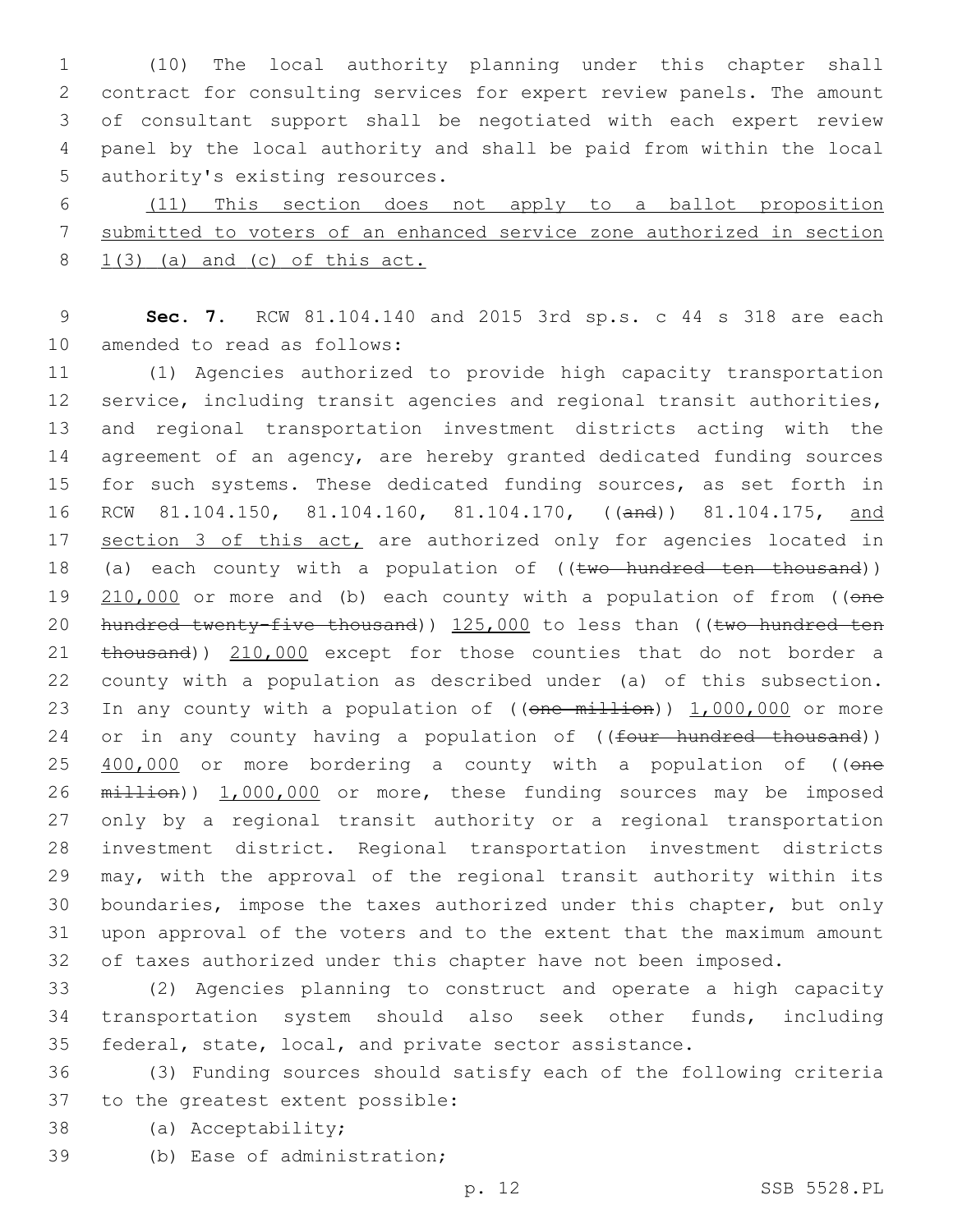1 (c) Equity;

2 (d) Implementation feasibility;

3 (e) Revenue reliability; and

(f) Revenue yield.4

 (4)(a) Agencies participating in regional high capacity transportation system development are authorized to levy and collect the following voter-approved local option funding sources:

 (i) Employer tax as provided in RCW 81.104.150, other than by 9 regional transportation investment districts;

 (ii) Special motor vehicle excise tax as provided in RCW 11 81.104.160;

12 (iii) Regular property tax as provided in RCW 81.104.175; ((and))

13 (iv) Sales and use tax as provided in RCW 81.104.170; and

(v) Parking tax as provided in section 3 of this act.

 (b) Revenues from these taxes may be used only to support those 16 purposes prescribed in subsection  $((+10))$   $(11)$  of this section. Before the date of an election authorizing an agency to impose any of the taxes enumerated in this section and authorized in RCW 81.104.150, 81.104.160, 81.104.170, and 81.104.175, the agency must comply with the process prescribed in RCW 81.104.100 (1) and (2) and 81.104.110, except as otherwise provided in section 1 of this act. No construction on exclusive right-of-way may occur before the requirements of RCW 81.104.100(3) are met, except as otherwise 24 provided in section 1 of this act.

 (5) Except for the regular property tax authorized in RCW 81.104.175, the authorization in subsection (4) of this section may not adversely affect the funding authority of transit agencies not provided for in this chapter. Local option funds may be used to support implementation of interlocal agreements with respect to the establishment of regional high capacity transportation service. Except when a regional transit authority exists, local jurisdictions must retain control over moneys generated within their boundaries, although funds may be commingled with those generated in other areas for planning, construction, and operation of high capacity transportation systems as set forth in the agreements.

 (6) Except for the regular property tax authorized in RCW 81.104.175, agencies planning to construct and operate high capacity transportation systems may contract with the state for collection and transference of voter-approved local option revenue.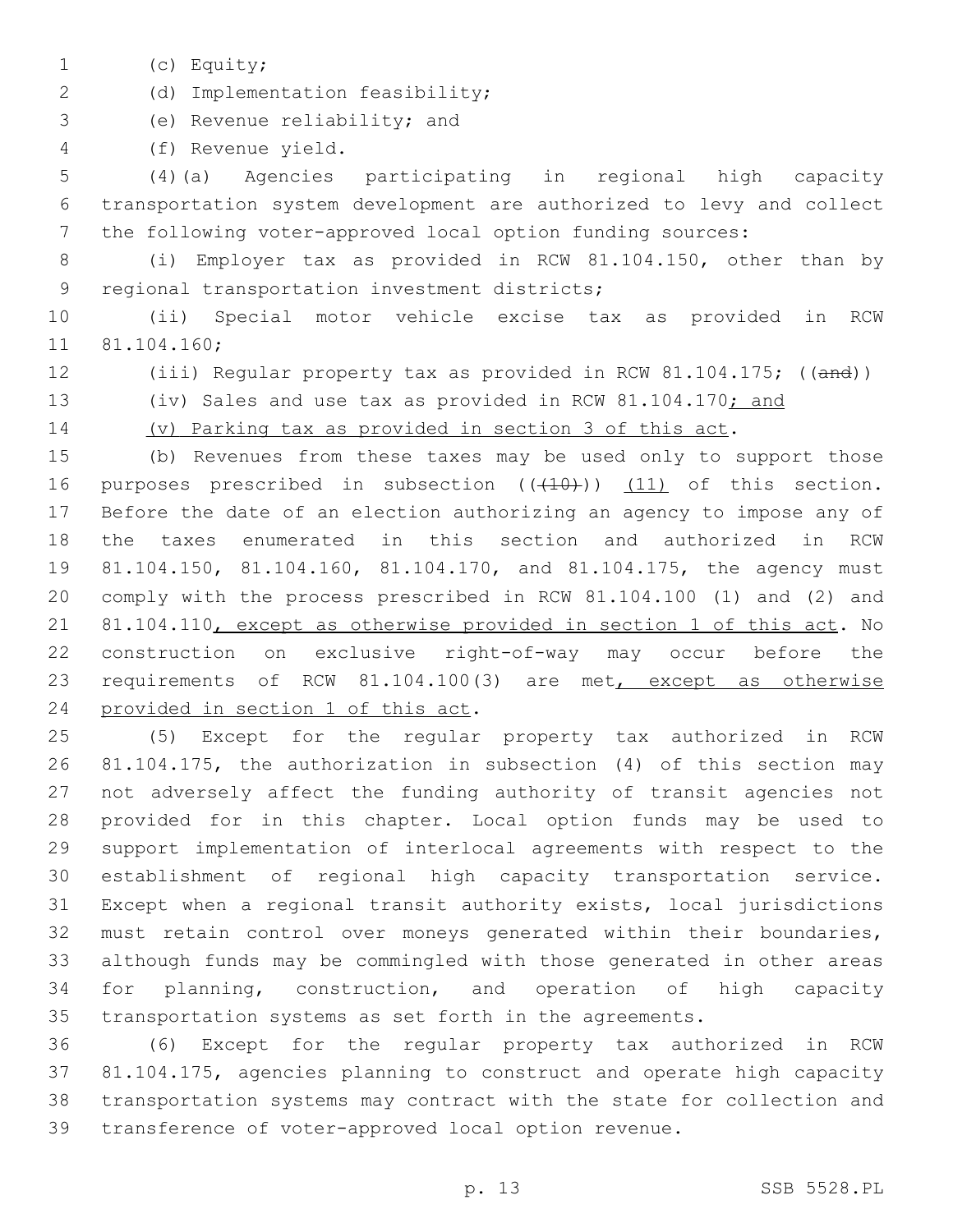(7) Dedicated high capacity transportation funding sources authorized in RCW 81.104.150, 81.104.160, 81.104.170, and 81.104.175 are subject to voter approval by a simple majority. A single ballot proposition may seek approval for one or more of the authorized taxing sources. The ballot title must reference the document 6 identified in subsection  $((+8))$   $(9)$  of this section.

 (8) Dedicated enhanced service zone funding sources authorized in RCW 81.104.160(1)(b) and section 3 of this act are subject to voter approval by a simple majority of the enhanced service zone.

 (9) Agencies must provide to the registered voters in the area a document describing the systems plan and the financing plan set forth in RCW 81.104.100, except as otherwise provided in section 1 of this 13 act. It must also describe the relationship of the system to regional issues such as development density at station locations and activity centers, and the interrelationship of the system to adopted land use and transportation demand management goals within the region. This document must be provided to the voters at least twenty days prior to 18 the date of the election.

 $((+9+))$   $(10)$  For any election in which voter approval is sought for a high capacity transportation system plan and financing plan pursuant to RCW 81.104.040, a local voters' pamphlet must be produced 22 as provided in chapter 29A.32 RCW.

23 (((10))) (11)(a) Agencies providing high capacity transportation service must retain responsibility for revenue encumbrance, 25 disbursement, and bonding. Funds may be used for any purpose relating to planning, construction, and operation of high capacity transportation systems and commuter rail systems, personal rapid transit, busways, bus sets, and entrained and linked buses.

 (b) A regional transit authority that imposes a motor vehicle excise tax after July 15, 2015, imposes a property tax, or increases a sales and use tax to more than nine-tenths of one percent must undertake a process in which the authority's board formally considers inclusion of the name, Scott White, in the naming convention associated with either the University of Washington or Roosevelt 35 stations.

 **Sec. 8.** RCW 81.104.180 and 2015 3rd sp.s. c 44 s 327 are each 37 amended to read as follows:

 Cities that operate transit systems, county transportation authorities, metropolitan municipal corporations, public